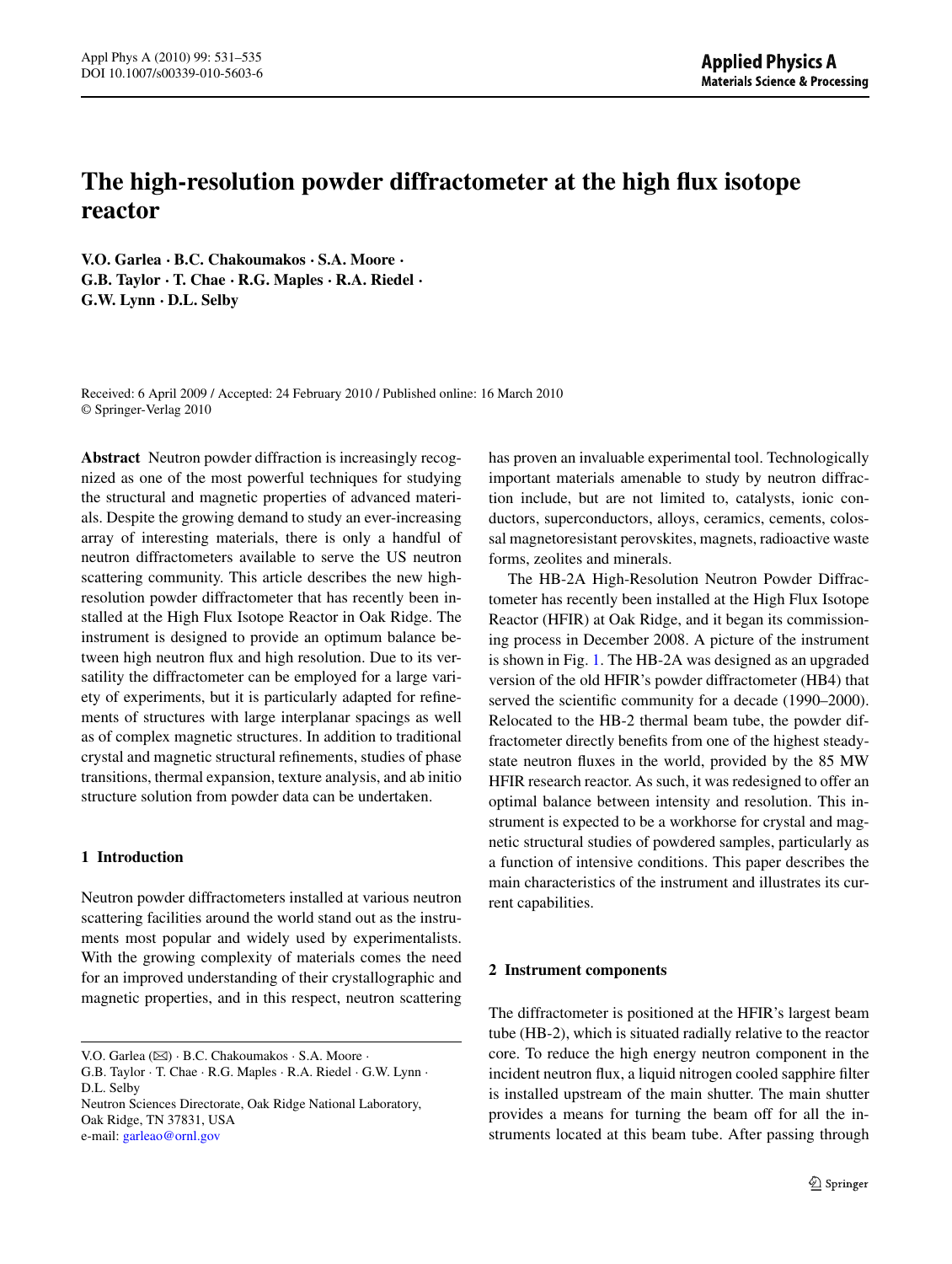<span id="page-1-0"></span>

**Fig. 1** The HB-2A high-resolution neutron powder diffractometer located at the High Flux Isotope Reactor, at Oak Ridge National Laboratory. The distance from the sample to the detectors is 1 m



**Fig. 2** Layout of the HB2A instrument

the main shutter the neutron beam is incident on a monochromator crystal assembly which diffracts a pre-selected neutron wavelength determined by the monochromator *d*spacing and the take-off angle  $(2\Theta_M)$ . The monochromator take-off angle is fixed at 90°. Before reaching the monochromator, the incident beam may also pass through a collimator or a beam size reducing mask. The deflected monochromatic beam successively passes through the instrument shutter, a collimator and a beam-sizing diaphragm before illuminating the sample located at the center of a goniometer table. The neutrons scattered by the sample pass through another set of Söller collimators and are detected by 44 3He counters. The entire detector bank can rotate around the sample axis to give access to a scattering angle (2*Θ*) ranging from 2 to 154°. The main components of the HB-2A diffractometer are schematized in Fig. 2.



**Fig. 3** (**a**) Rotation scan showing rocking curves for accessible Ge reflections, at a fixed take-off angle  $2\theta_M = 90^\circ$ . (**b**) Instrument resolution profiles plotted as *d/d* versus scattering vector **Q** (Å<sup>−</sup>1) for different available wavelengths, which demonstrates the broad versatility of the HB-2A diffractometer. Color coding in (**a**) corresponds to that in (**b**)

#### 2.1 Monochromator

The monochromator system consists of 15 germanium (Ge) composite wafers segments, each measuring approximately  $1 \times 1 \times 5$  cm<sup>3</sup>. The wafers were cut from a Ge single-crystal ingot perpendicular to (115) crystal axis. Prior to forming the composite crystals, each wafer was successively deformed and reflattened at RISØ National Laboratory according to the procedure developed by Axe et al. [\[1](#page-3-0)]. The 15 Ge crystals are co-aligned on a vertically focussing unit with a convergence of approximately 21 mrad. The monochromator is placed on the rotation stage that allows the choice of several monochromatic wavelengths, ranging from 0.94 to 2.41 Å, depending upon which Ge (*hhl*) plane is brought into the diffraction condition (see Fig.  $3(a)$ ). Rocking curves measured at various positions show regular Gaussian peak shapes with a full width at half maximum (FWHM) of the mosaic distribution of about 48'. The maximum neutron flux at the sample position is of order of  $10^7$  n/cm<sup>2</sup> s and is ob-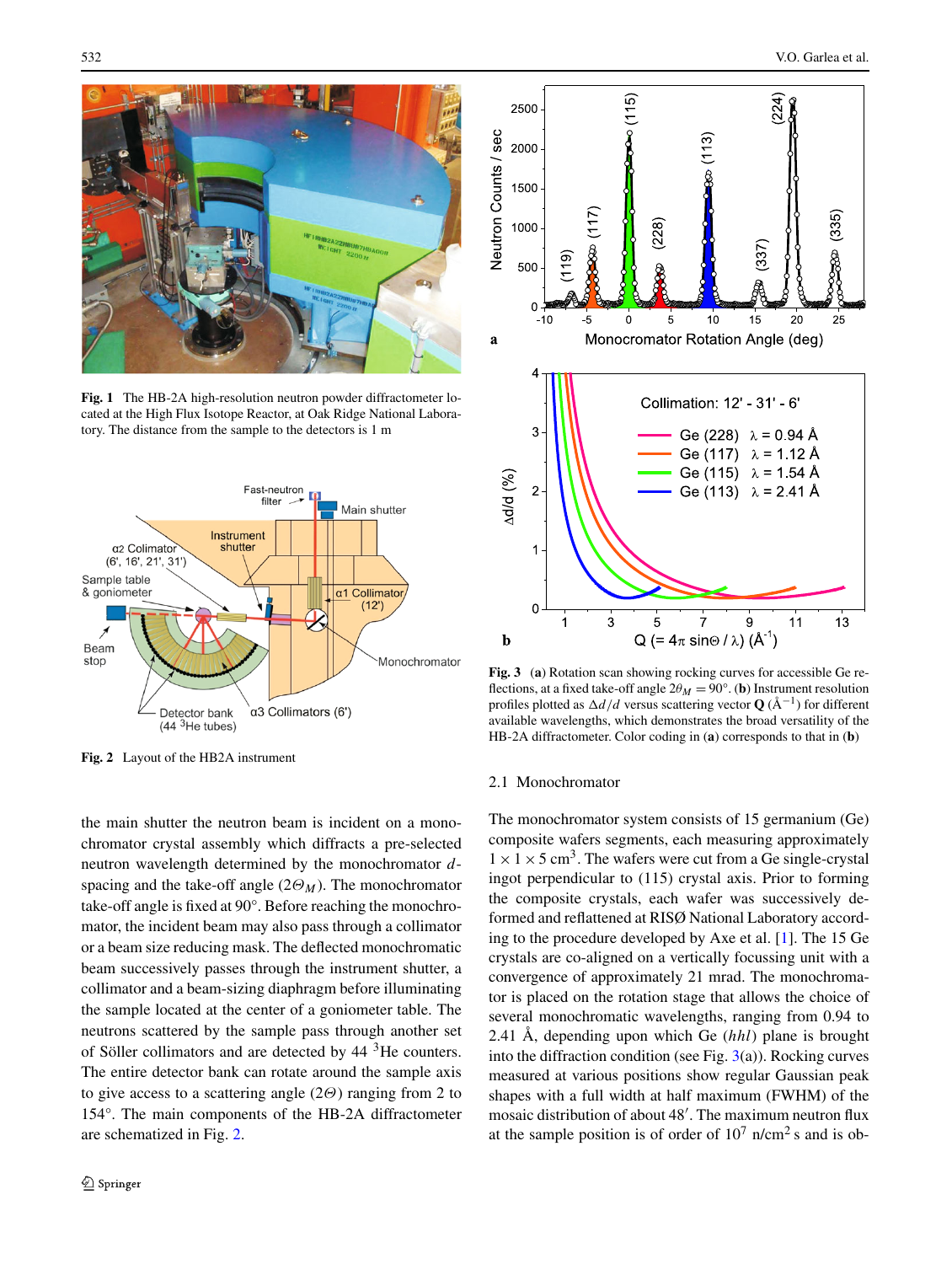**Table 1** Monochromatic wavelengths available at the HB-2A, the accessible **Q** and *d* ranges, and the corresponding measured neutron flux at the sample position

| (hkl) | $\lambda$ (Å) | $d_{\text{max}}(\text{\AA})$ | $Q(A^{-1})$   | $n^{\circ}$ flux (n/cm <sup>2</sup> s) |
|-------|---------------|------------------------------|---------------|----------------------------------------|
| (113) | 2.41          | 27.6                         | $0.2 - 5.1$   | $5.2 \times 10^{6}$                    |
| (115) | 1.54          | 17.6                         | $0.35 - 7.9$  | 10 <sup>7</sup>                        |
| (335) | 1.21          | 13.8                         | $0.45 - 10.1$ | $5.9 \times 10^{6}$                    |
| (117) | 1.12          | 12.8                         | $0.5 - 10.9$  | $5.6 \times 10^{6}$                    |
| (228) | 0.94          | 10.7                         | $0.6 - 13.1$  | $4.8 \times 10^{6}$                    |

tained from the Ge(115) reflection. For this configuration the wavelength is  $\lambda = 1.54$  Å. Table 1 provides a list of the available wavelengths, the accessible  $Q = 4\pi \sin \theta / \lambda$ range, and the corresponding neutron flux at the sample position measured using a calibrated neutron beam monitor.

## 2.2 Collimation

To limit the horizontal divergence of the beam, collimators are inserted in the beam line at several positions: pre-monochromator  $(\alpha_1)$ , pre-sample  $(\alpha_2)$ , and pre-detector  $(\alpha_3)$  [[2,](#page-4-0) [3\]](#page-4-0). These are Söller collimators comprised of long, thin parallel sheets of neutron absorbing  $Gd_2O_3$ -coated mylar, separated by an appropriate distance to provide the desired beam divergence. In addition, diaphragms made of B4C and having variable apertures are inserted in the beam to limit the horizontal and vertical beam dimensions. A 12<sup>'</sup> Söller collimator is located in front of the monochromator system, inside the HB-2 tunnel. This collimator is mounted on a motorized rotation/translation positioning device. The unit has been carefully aligned to give optimum performance. The translation axis is perpendicular to the incident beam direction and allows driving the collimator out of the monochromator axis. This feature permits the operation of the instrument in high-resolution or high-intensity modes. A beam mask that fits a bracket mounted in front of the monochromator is used to redefine the size of incident beam and reduce the background scattering. When the 12' collimator is positioned out of the monochromator axis the diaphragm acts like a 35' collimator. There are several choices for the pre-sample collimation:  $\alpha_2 = 6'$ , 16', 21', or 31'. Each pre-sample collimator is a separate unit that is attached to a carriage mounted on an optical bench situated in front of the sample table. To further reduce the background scattering at small angles, a tube made of B4C is set to redefine and shield the neutron beam. In addition several fixed aperture sizes are available. At the scattering area, the powder diffractometer is equipped with 44 separate 6' Söller collimators. Each collimator has been independently aligned with a relative angular spacing of approximately 2.7°.



**Fig. 4** Neutron diffraction pattern measured at the HB-2A using 12'-31'-6' collimation and  $λ = 1.54$  Å. Bragg peak positions corresponding to Al2O3 sample and Al holder are indicated by *vertical bars*, and the difference (observed-calculated) pattern by *the lower solid line*

### 2.3 Detector bank

The detector bank contains  $44<sup>3</sup>$ He tubes, each preceded by a 6' Söller collimator. The detector tubes measure 3 cm in diameter and have a active length of approximately 12 cm. The He pressure in the tubes is 4.1 bar. The shield drum hosting the collimators and detectors tubes consists of three casings that are filled with borated, hydrogenated field-castable dry mix. This assembly is driven slowly on rails by an enclosed gear and its range of motion is controlled by mechanical hardware and software limits. In a typical experiment the detector assembly is moved to the desired starting position and counts are accumulated in the 44 detectors. A stepped drive (typically 0.05°) and count sequence is repeated until the total angle of rotation is at least  $3^\circ$ , so that data from each detector overlap with data from its neighbors. The assembly can be rotated through 35◦, and measurements can be made with 2*θ* from 0 to 155°. A typical two-theta scan is exemplified in Fig. 4 that shows the diffraction pattern of alumina  $(Al_2O_3)$  powder collected using the wavelength  $\lambda = 1.54$  Å.

#### 2.4 Sample goniometer and environment

A sample goniometer is used to precisely control the physical location and orientation of the sample. It consists of a motor driven rotation, tilts and two orthogonal horizontal translations. The sample is generally centered in the beam using precise computer control of the horizontal motions of the sample goniometer, while a neutron camera is positioned in the path of the neutron beam behind the sample. In addition to high-resolution powder diffractometry, the instrument can be easily adapted to measure texture in materials, residual stresses or single-crystal diffraction.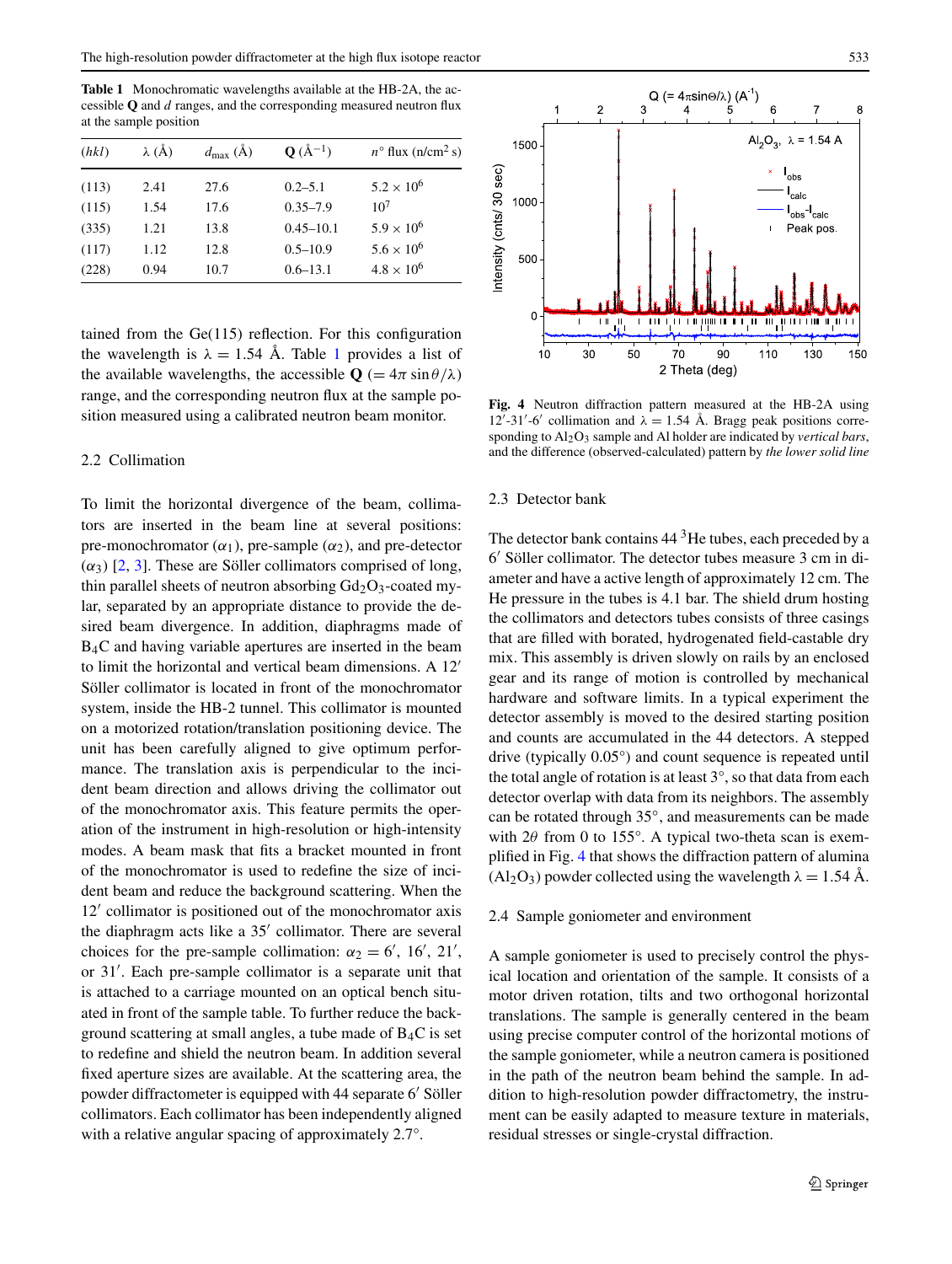<span id="page-3-0"></span>A 2 ton full cantilever jib type crane was installed at the HB-2A experiment station to service both the instrument sample area and the detector shielding. The samples can be placed inside a number of different pieces of equipment providing various environments including: cryostats for low temperature, furnaces for high temperature, superconducting magnets and electromagnets for high magnetic field, and cells for high pressure.

## **3 Instrument performance**

Operated at its fixed take-off angle of 90◦, the resolution function of the diffractometer can be tailored to the specific requirements of each experiment by selecting the appropriate collimators  $(\alpha_1, \alpha_2)$ . The estimated maximum resolution  $\Delta d/d$  achievable at the HB-2A is approximately  $1.9 \times 10^{-3}$ . Figure 5 displays the FWHM of the diffraction peaks as a function of **Q** for different choices of the collimators. The instrument resolution function calculated by a simple Caglioti et al. formula [[2\]](#page-4-0) is plotted by solid lines. The calculations are compared with the peak widths extracted from fitting the experimental data measured for NIST standard reference material silicon powder 640b and  $Al_2O_3$ . An accurate description of the shapes of the peaks measured at HB-2A can be obtained using Thompson–Cox–Hastings pseudo-Voigt function [[4\]](#page-4-0) with asymmetry correction [[5,](#page-4-0) [6\]](#page-4-0).

The range of rotation of the detector bank (up to  $35^{\circ}$ ), allows one to overlap the detector coverage which enables a reliable determination of the peak centers, and averages the deviation in detection efficiencies. An effective and well proven strategy for data acquisition at the HB-2A involves combining two separate scans that cover low-angle (2*θ* range  $\approx 2{\text -}126^{\circ}$ ) and high-angle scattering ( $\approx 30^{\circ}$ -154°),



**Fig. 5** HB-2A resolution function as a function of **Q** for four different combinations of the collimators. The calculated resolution profile is plotted by *solid lines* and the measured values are indicated by *symbols*

respectively. Each of these scans consists of a stepped drive and count sequence for a total movement of the detector back of about 6°. As a consequence those data from each detector fully overlap with data from its neighbors, minimizing the systematic geometrical and detector efficiency errors.

Another important flexibility in the instrument operation is the possibility of using different neutron wavelengths. It allows for optimization of the resolution function for specific **Q** ranges. As illustrated in Fig. [3](#page-1-0)(b), the larger available wavelength 2.41 Å from the  $Ge(113)$  reflection gives a good resolution in the small-angle region. This makes HB-2A a well adapted instruments for refinement and solution of structures with relatively large interplanar spacings ( $d_{\text{max}} = 27.6 \text{ Å}$ ) as well as of complex magnetic structures. Additionally, the shorter wavelength 0.94 Å can be successfully used for the pair distribution function (PDF) analysis in disordered materials ( $Q_{\text{max}} = 13.1 \text{ Å}^{-1}$ ). Collecting data using distinct wavelengths may be considered also as an alternative strategy for data acquisition at the HB-2A. Such data can be used for combined refinements to take advantage of the extended number of observations.

#### **4 Conclusion**

In conclusion, the completely-rebuilt high-resolution neutron powder diffractometer HB-2A has been installed at the High Flux Isotope Reactor, and is now available to serve the neutron scattering user community. Due to its versatility the HB-2A diffractometer can be employed for a great variety of different experiments spanning many different disciplines. Rietveld refinements of powder samples with variable structural complexity yield high-quality structure data. In addition to traditional crystal and magnetic structural refinements, studies of phase transitions, thermal expansion, quantitative analysis, residual stress, and ab initio structure solution from powder data can be undertaken. As a part of the national User Program at the HFIR [[7\]](#page-4-0), the HB-2A diffractometer will select experiments and allocate beam time based upon a proposal driven peer review process.

**Acknowledgements** The installation of HB-2A neutron powder diffractometer was supported by the Scientific User Facilities Division, Office of Basic Energy Sciences, US Department of Energy. US DOE. ORNL is operated by UT-Battelle, LLC for the US DOE under Contract No. DE-AC05-00OR22725. The authors express their appreciation to C. Burger, K.M. Shaw, and J.S. Hicks for their great support during instrument installation and commissioning.

#### **References**

1. J.D. Axe, S. Cheung, D.E. Cox, L. Passel, T. Vogt, S. Bar-Ziv, J. Neutron Res. **2**, 85 (1994)